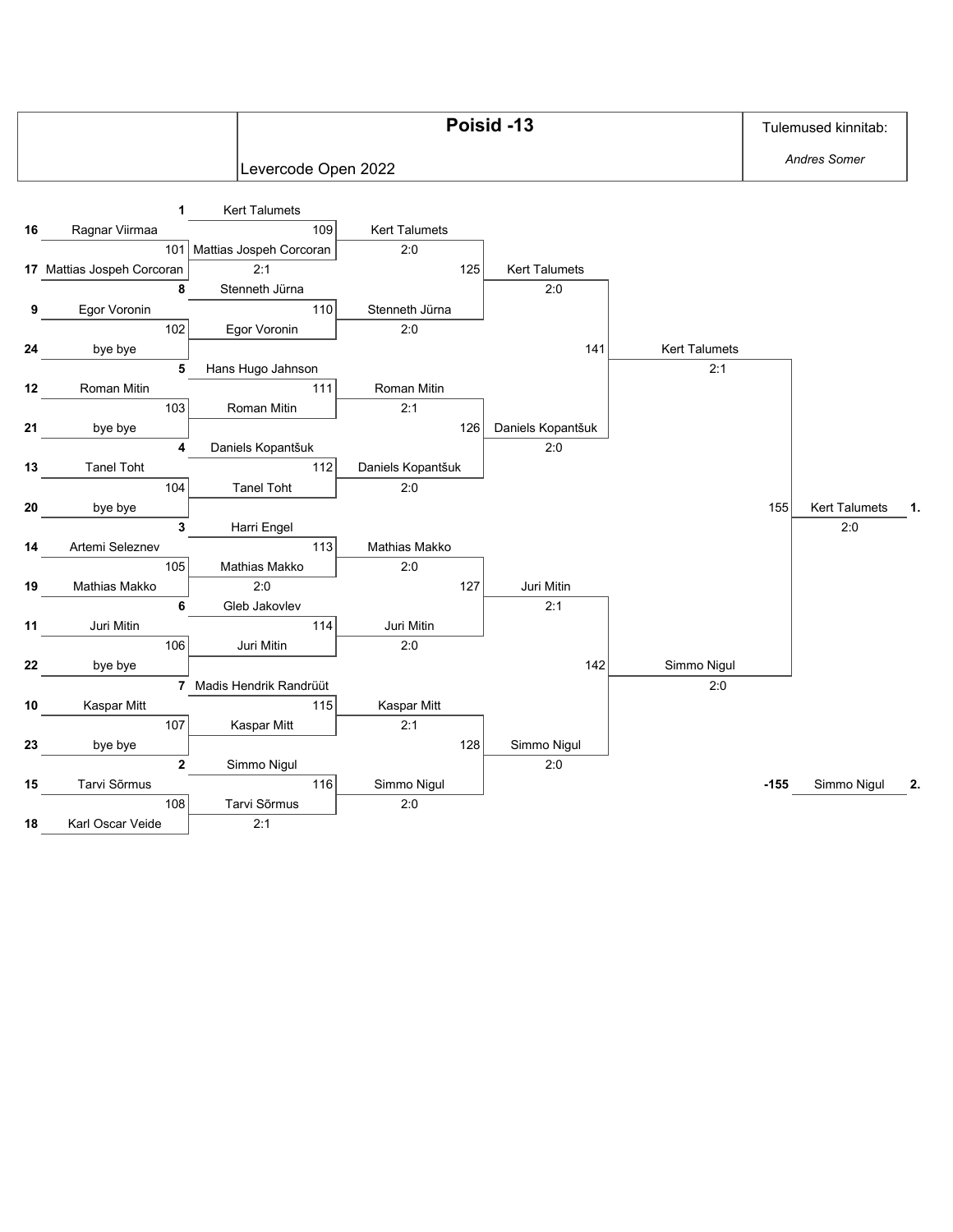## **MIINUSRING**

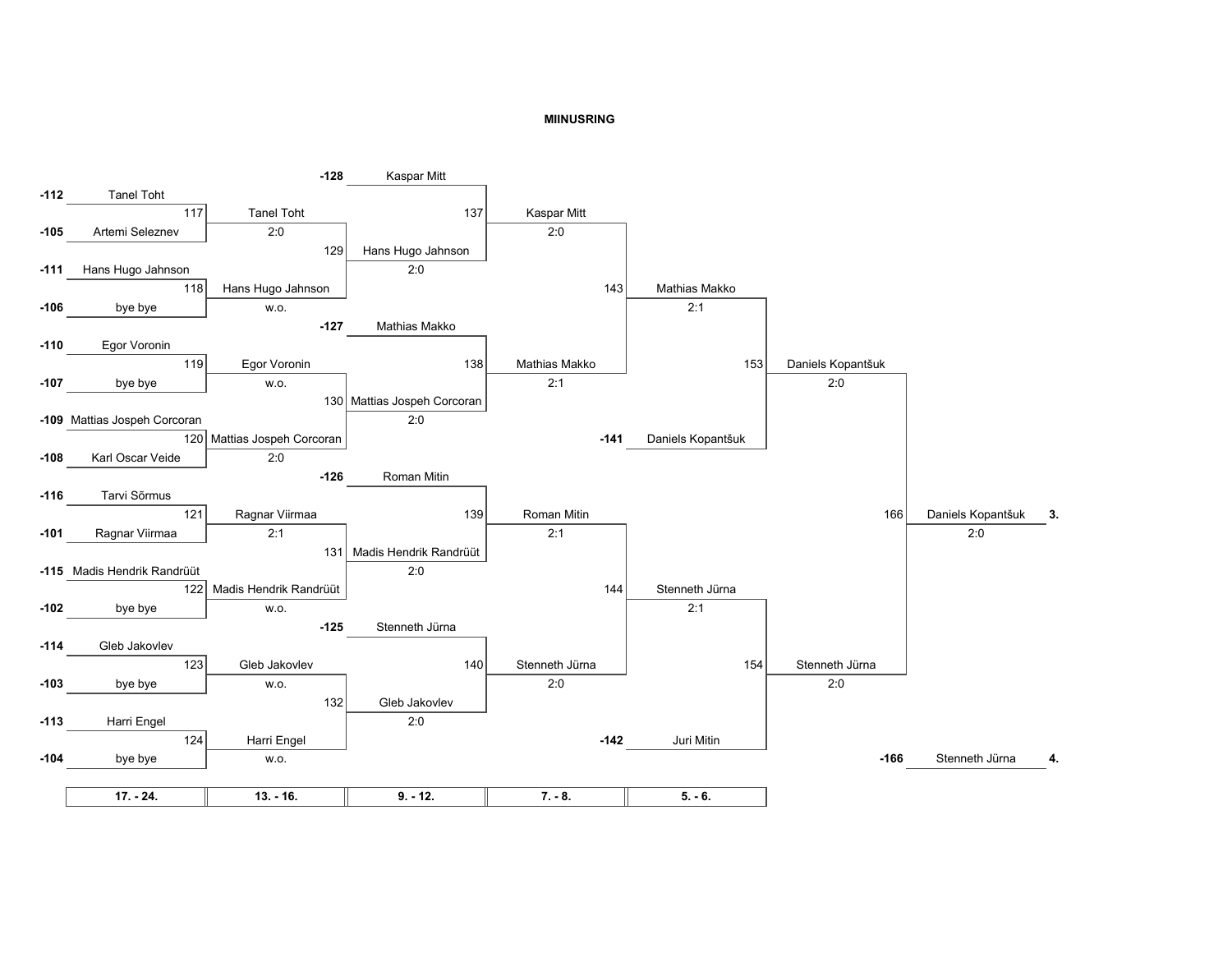## **KOHAMÄNGUD (5-16)**